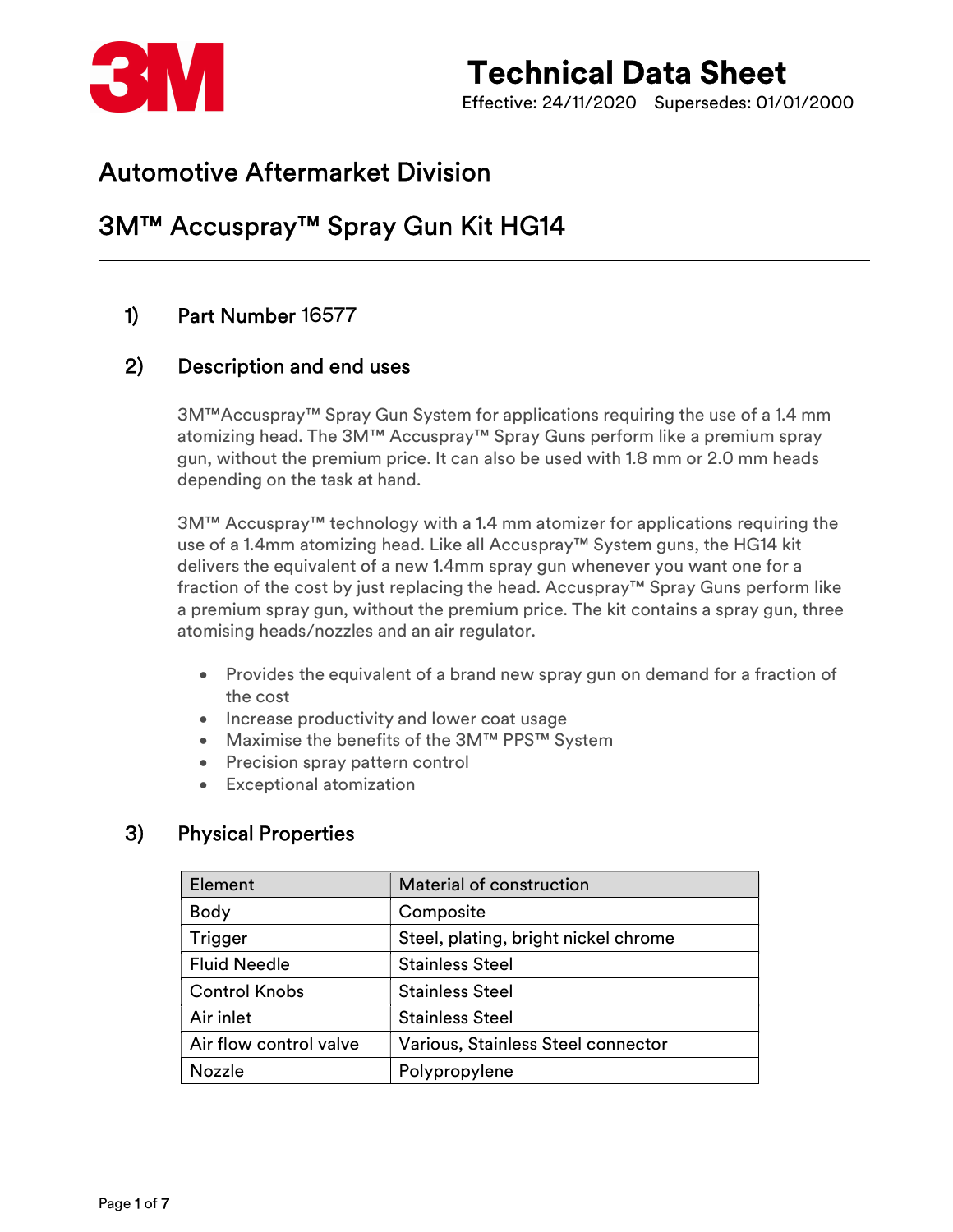

# Technical Data Sheet

Effective: 24/11/2020 Supersedes: 01/01/2000

## 4) Directions for Use

### Attaching the Atomizing Head

1. Pull trigger back and hold.



2. Slide the atomizing head over the fluid needle and push towards the spray gun body making sure the release buttons are aligned with the latch openings.



3. Secure the atomizing head and listen for the "clicking" sound for full engagement then release the trigger.



## Attaching the Airflow Control Valve

1. Manually attach the air flow control valve to the air inlet by hand threading the connection.

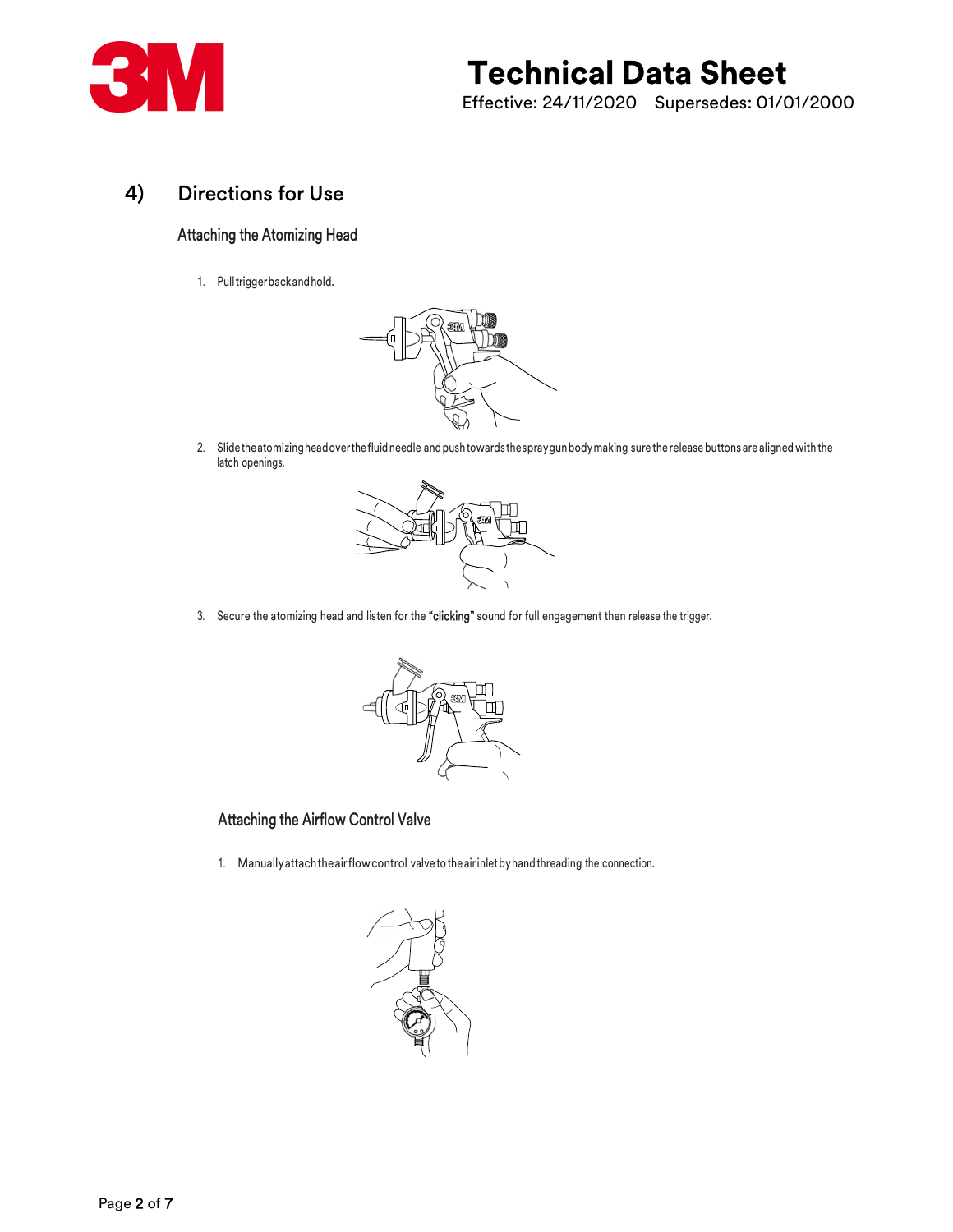

2. Use two wrenches to connect the air flow control valve. Adjust one to fit the air inlet and adjust the other to fit the air flow control valve then tighten the connection.



Adjusting the Air Pressure<br>Adjust the air pressure inlet to 5-15 psi (0.34 1.03 BAR) at full trigger. This is a good starting point for most materials. Adjust as needed for your material and spraying technique.

Note: When operating this unit, use only undamaged, suitably solvent-resistant and appropriately pressure-rated static-conductive air hoses.

**Adjusting the Fluid Flow**<br>The fluid flow can be adjusted by using the fluid needle adjustment knob as noted in Fig. 1. As a starting point, gently turn the knob clockwise until you have very little fluid needle travel (pull trigger to verify). Do not over-tighten. After the fluid needle travel has stopped, further tightening will only serve to compress the spring and will not aid in adjustment. Next turn the knob counterclockwise two full turns. These adjustment procedures will serve only as a starting point. Fine tuning of these adjustments will be based on your material and technique.

Note: Prior to painting, users are expected to be appropriately grounded (by either shoes or heel straps) and should wear staticdissipative or static-conductive gloves.

Fluid Needle Adjustment Knob

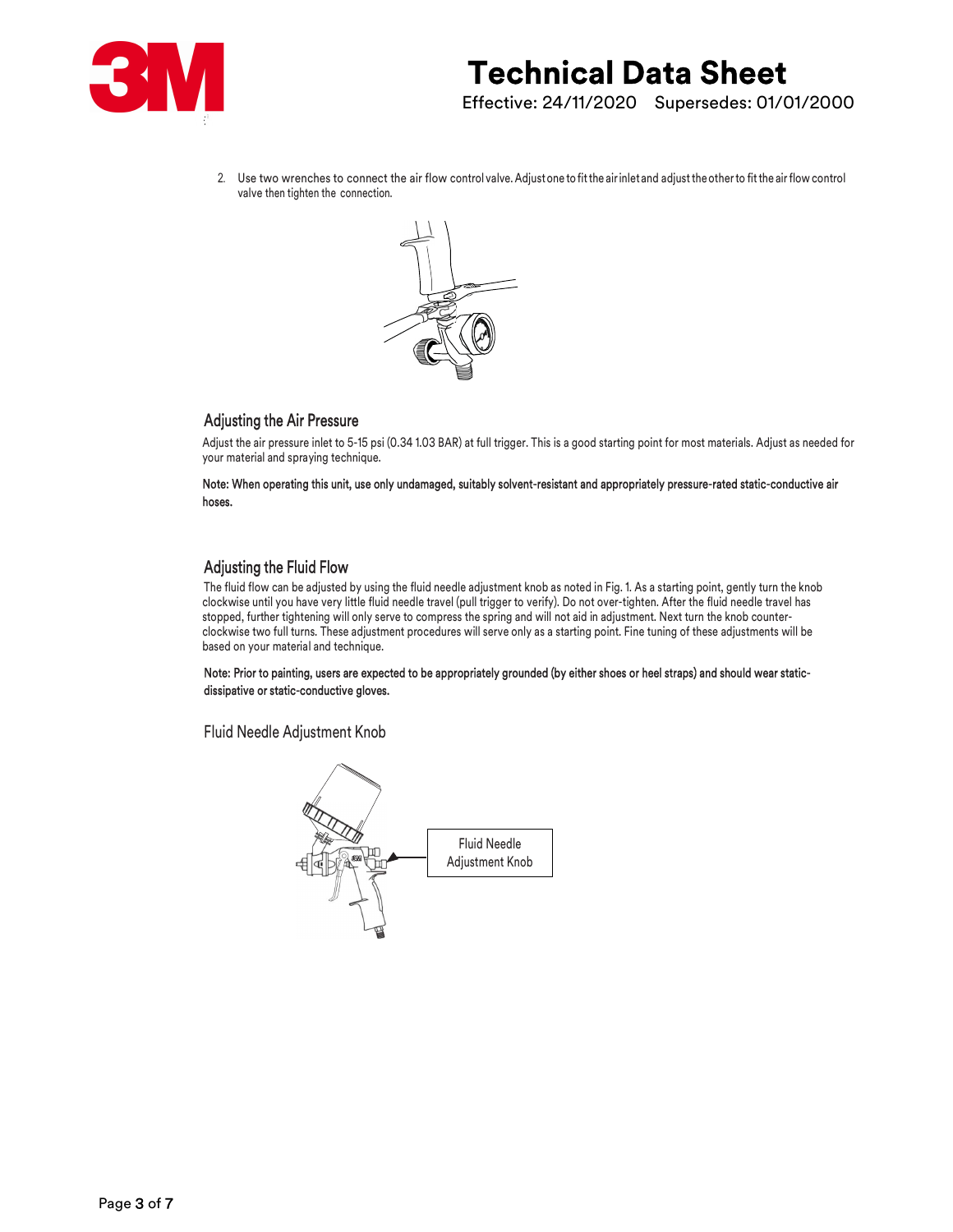

# Technical Data Sheet

Effective: 24/11/2020 Supersedes: 01/01/2000

Adjusting the Fan Pattern Size<br>The fan size is regulated by the fan adjustment knob as noted in Fig. 2. As a starting point, gently turn the knob clockwise until you feel no further adjustment. Next, turn the knob counter-clockwise one full rotation. The fan adjustment will allow you to spray from a small round to a full fan pattern.



### Cleaning & Maintenance

Note: Do Not Put in Gun Washer. Read, understand and follow all safety statements as well as wear appropriate, approved personal protective equipment per the applicable SDS and material container labels for cleaning solutions.

 Periodically, lubricate moving components such as the fluid needle, fan adjustment threads, fluid needle adjustment threads and spring.

Do not point the spray gun up while cleaning it



Do not immerse the spray gun in solvent

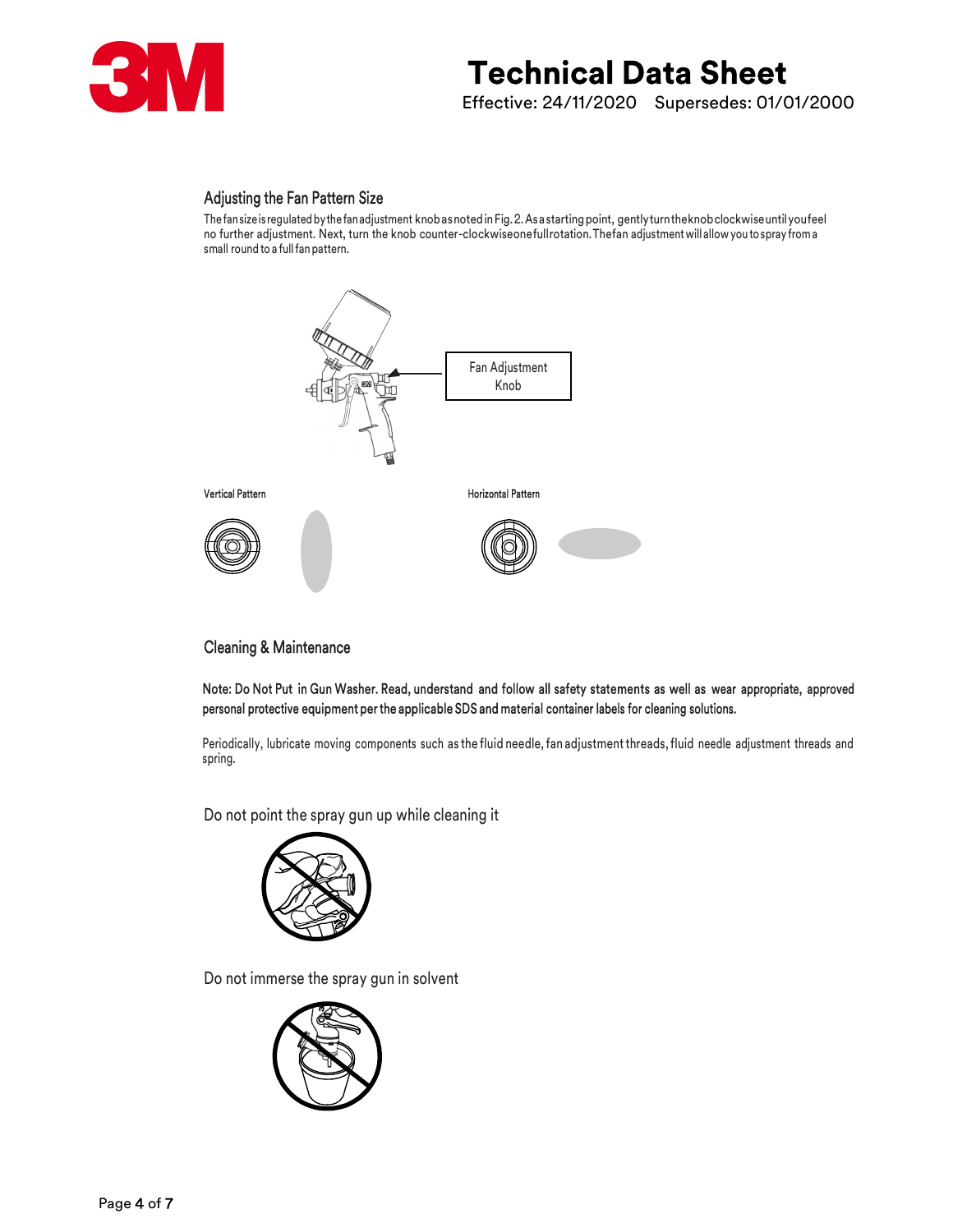

## Technical Data Sheet Effective: 24/11/2020 Supersedes: 01/01/2000

Do not wipe the spray gun with a cloth soaked in solvent; wring out the excess.



Do not use metal tools to clean the air cap holes as this may scratch them; scratches can distort the spray pattern.



## Troubleshooting

| Problem                      | Cause                                           | Remedy                                                               |
|------------------------------|-------------------------------------------------|----------------------------------------------------------------------|
| Poor Spray Pattern           | Air cap or fluid tip clogged                    | Replace atomizing head                                               |
|                              | Bent fluid needle                               | Replace fluid needle                                                 |
| Heavy Middle Pattern         | Not enough atomizing pressure.                  | Increase atomizing pressure.                                         |
|                              | Too much fluid flowing from<br>PPS cup.         | Reduce fluid flow by turning fluid adjustment knob<br>clockwise (CW) |
| Intermittent Pulsating Spray | Low fluid in cup                                | Add fluid                                                            |
| Insufficient / No Paint Flow | Clogged fluid tip                               | Replace atomizing head                                               |
|                              | Loss of air pressure                            | Check air source                                                     |
|                              | Empty 3M™ PPS™ cup                              | Add fluid                                                            |
|                              | Clogged air passage                             | Replace atomizing head                                               |
| Overspray is Excessive       | Gun too far from target                         | 6-8 inches (150-200 mm) is ideal                                     |
|                              | Toomuchatomizingairfor<br>coating being sprayed | Reduce atomizing air                                                 |
| Coating Leak                 | Damaged/worn atomizing head                     | Replace atomizing head                                               |
|                              |                                                 | Ensure fluid needle spring is in place                               |
|                              | Fluid needle not closing                        | Clean fluid needle with appropriate<br>solvent                       |

## 5) Storage

Ensure the product is stored in a clean, dry and dust free environment.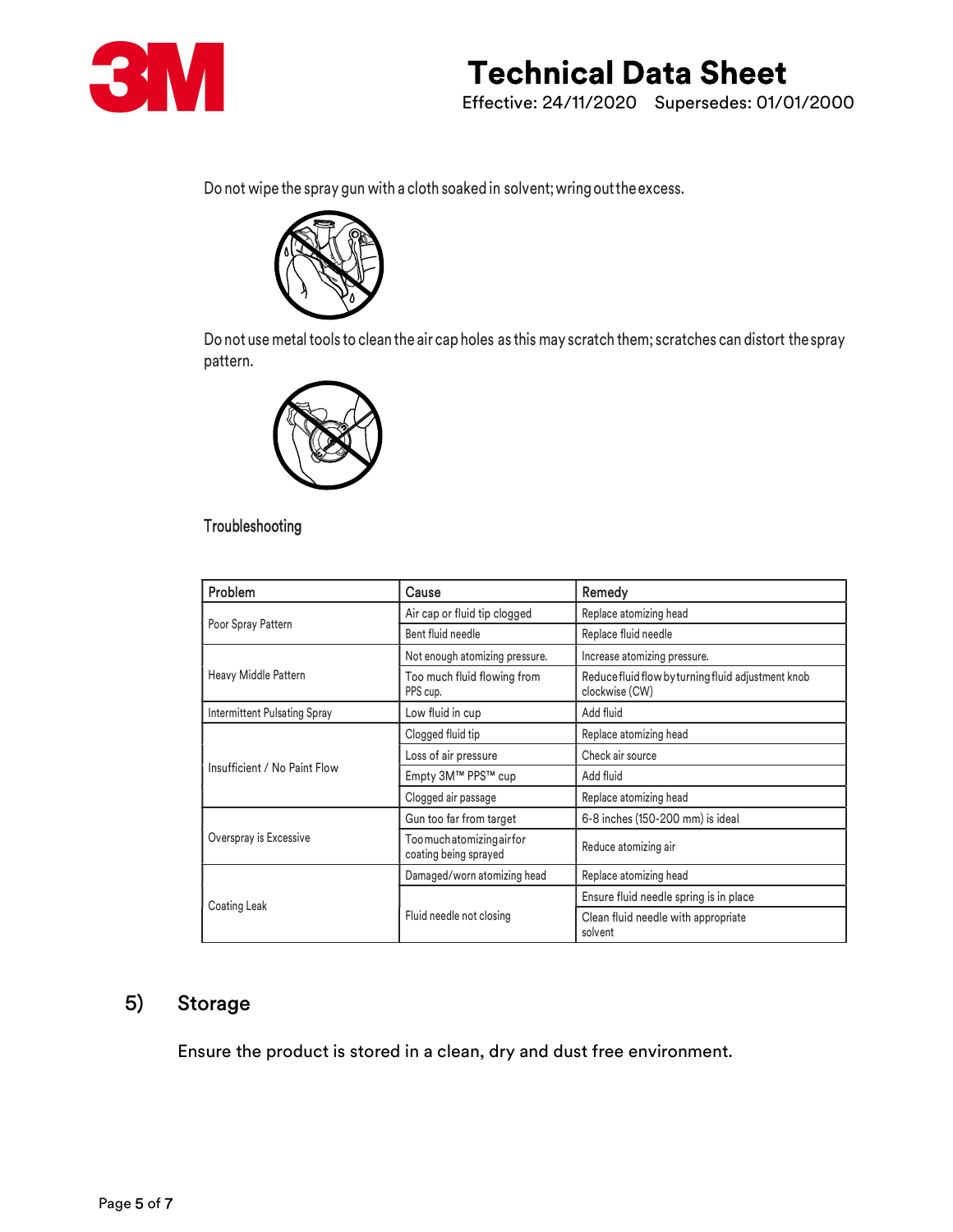

## 6) Safety

Please refer to the 3M™ Accuspray™ Spray Gun Kit HG14 Pressurized Spray Gun Owners Manual for detailed safety statements

## 3M™ Accuspray™ Spray Gun Kit HG14 is designed FOR PROFESSIONAL INDUSTRIAL USE ONLY.

## 7) Disclaimer

All statements, technical information and recommendations are based on tests we believe to be reliable as at the date of hereof, but the accuracy or completeness thereof is not guaranteed. Please ensure before using the product that it is suitable for your intended use. Since the conditions and methods of use of the product and of the information referred to herein are beyond our control, other than for fraudulent misrepresentation, 3M expressly disclaims any and all liability as to any results obtained or arising from any use of the product or reliance on such information.